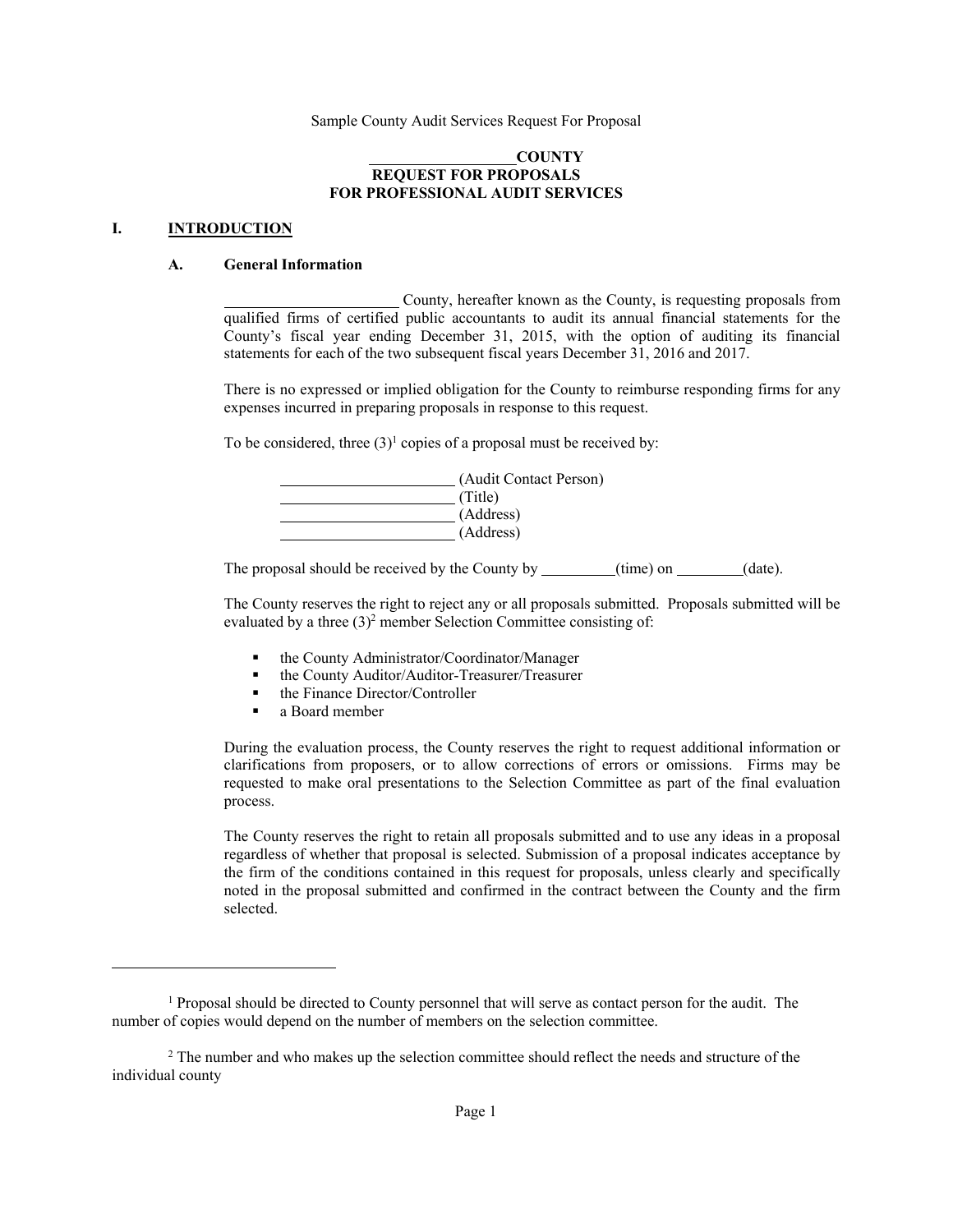It is anticipated the selection of a firm will be completed by \_\_\_\_\_\_\_\_\_\_\_\_\_\_\_\_, 2015. Following the notification of the selected firm it is expected a contract will be executed between both parties following the , 2015 meeting of the County Board.

## **B. Term of Engagement**

A three-year contract is contemplated, subject to the annual review and recommendation of the Selection Committee, the satisfactory negotiation of terms (including a price acceptable to both the County and the selected firm) and the concurrence of the Board of County Commissioners of County.

## **II. NATURE OF SERVICES REQUIRED**

 $\overline{a}$ 

#### **A. Scope of Work to be Performed**

The County desires the auditor to express an opinion on the fair presentation of its basic financial statements in conformity with governmental accounting principles generally accepted in the United States of America. Also, pursuant to Minn. Stat. § 375.17, the annual financial report will be prepared in conformity with the sample county financial statements included in the Minnesota County Financial Accounting & Reporting Standards (COFARS), issued by the Office of the State Auditor.

The County also desires the auditor to provide an "in-relation-to" opinion on the supplementary information based on the auditing procedures applied during the audit of the basic financial statements. The auditor is not required to audit the statistical and required supplementary information sections of the report. However, the auditor shall also be responsible for performing certain limited procedures involving the required supplementary information required by the Governmental Accounting Standards Board as mandated by generally accepted auditing standards. Also, the auditor is to provide an "in-relation-to" report on the County's schedule of expenditures of federal awards based on the auditing procedures applied during the audit of the financial statements.

The auditor will perform procedures and issue a report on compliance pursuant to the requirements of the Minnesota Legal Compliance Audit Guide for Political Subdivisions. This guide is available on the Office of the State Auditor web site: www.auditor.state.mn.us under Auditing.

Pursuant to the Single Audit Act Amendments of 1996<sup>3</sup>, the County is required to have an audit performed on the major federal programs of the County. The auditor will be required to test internal controls and compliance for major federal award programs administered by the county. It is anticipated the County will require a Single Audit for each of the three years covered by this request.

<sup>&</sup>lt;sup>3</sup> For 2015 and beyond the Single Audit threshold is \$750,000 in expenditures of federal awards.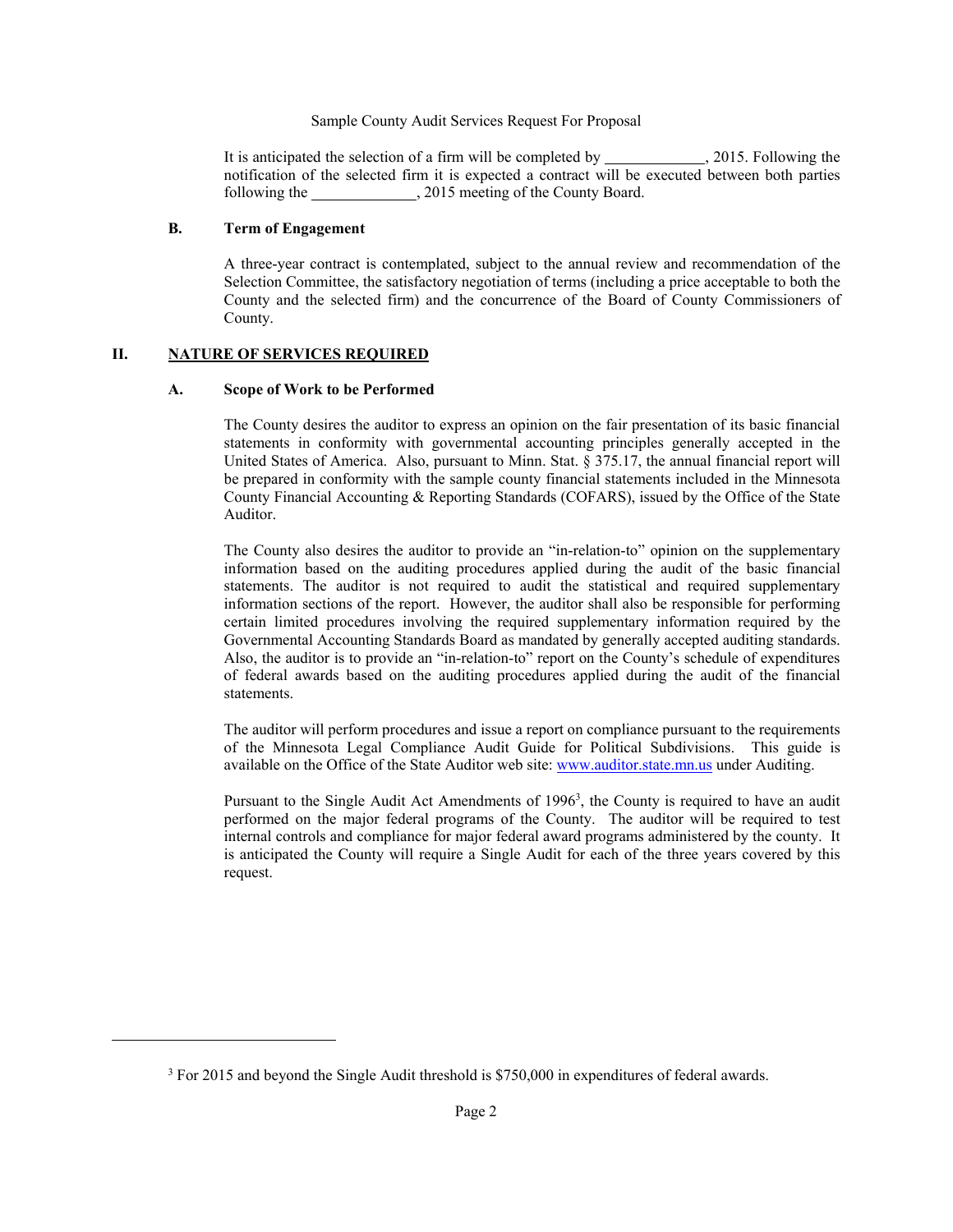#### **B. Auditing Standards to Be Followed**

To meet the requirements of this request for proposals, the audit shall be performed in accordance with auditing standards generally accepted in the United States of America, the standards for financial audits set forth in the Government Accountability Office's (GAO) Government Auditing Standards (December 2011 revision), the provisions of the federal Single Audit Act Amendments of 1996 and U.S. Office of Management and Budget (OMB) Circular A-133, Uniform Administrative Requirements, Cost Principles, and Audit Requirements for Federal Awards and the minimum procedures for auditors of local governments prescribed by the Office of the State Auditor pursuant to Minn. Stat.  $§ 6.65<sup>4</sup>$ 

#### **C. Reports to Be Issued**

 $\overline{a}$ 

The auditor shall prepare the following reports at the completion of the audit:

- The Independent auditor's reports on the basic financial statements.\Independent auditor's report on internal controls over financial reporting based on an audit of financial statements performed in accordance with *Government Auditing Standards.*
- Independent auditor's report on compliance based on an audit of financial statements performed in accordance with *Government Auditing Standards.*
- Independent auditor's report on compliance pursuant to the *Minnesota Legal Compliance Audit Guide for Political Subdivisions.*
- Independent auditor's report on internal control over compliance for major federal programs in accordance with OMB *Uniform Administrative Requirements, Cost Principles, and Audit Requirements for Federal Awards*.
- Independent auditor's report (opinion) on compliance with requirement applicable to each major federal program in accordance with OMB *Uniform Administrative Requirements, Cost Principles, and Audit Requirements for Federal Awards*.
- A summary of auditor's results and a schedule of findings and questioned costs, if any, required by OMB *Uniform Administrative Requirements, Cost Principles, and Audit Requirements for Federal Awards*.

<sup>&</sup>lt;sup>4</sup> The Office of the State Auditor promulgated the minimum auditing procedures after consulting with representatives of counties and others, including private sector public accountants.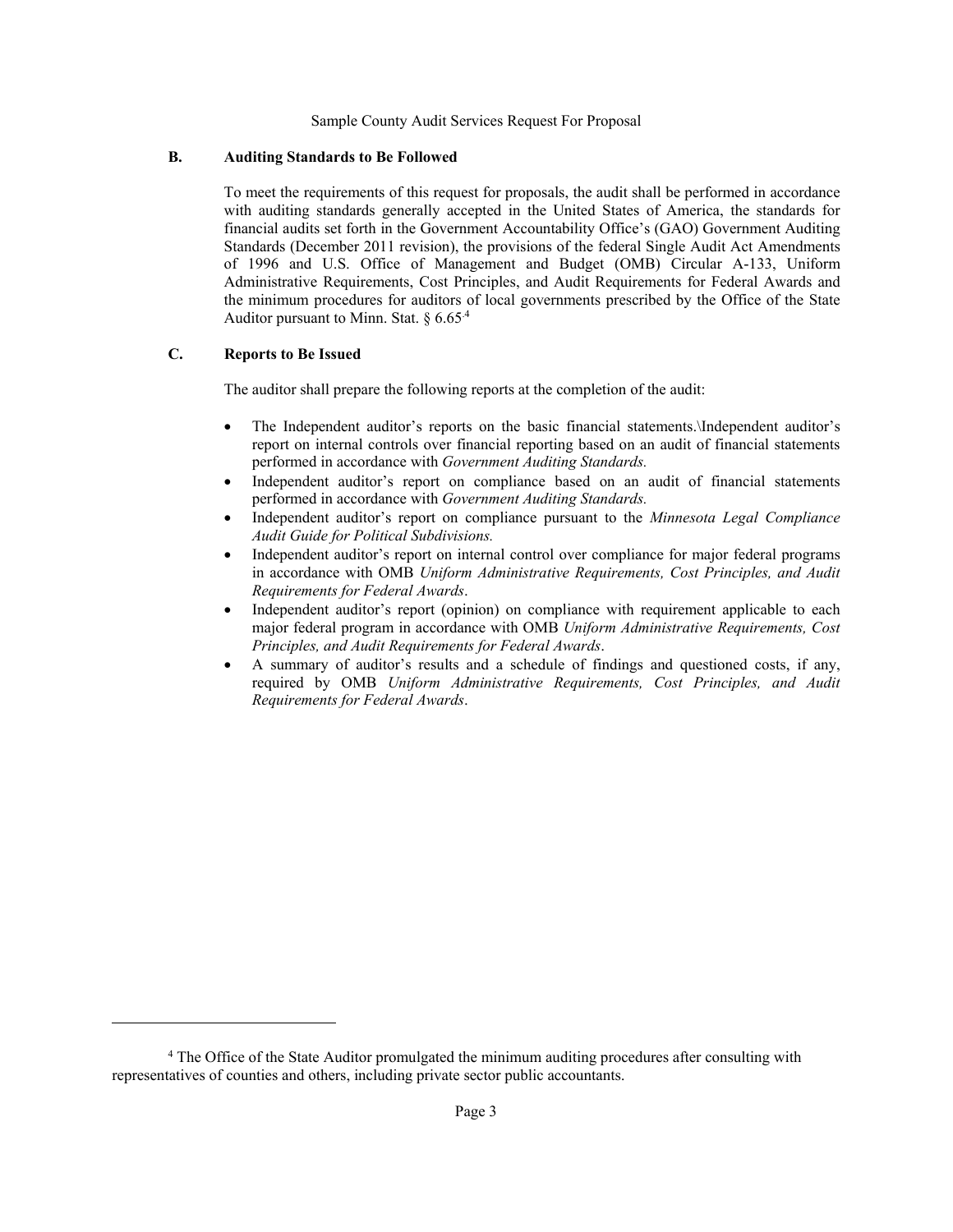## **D. Additional Services<sup>5</sup>**

In addition to the audit services described above, the County is requesting the following additional assistance or services:

- Preparation of all required basic financial statements
- Preparation of the notes to the financial statements
- Preparation of the following additional statements and schedules:<sup>6</sup>
	- Combining and individual fund financial statements
	- Budgetary comparison schedules
	- General capital asset schedules
	- Schedule of investments
	- Schedule of taxable valuations
	- Individual ditch balance sheet
	- Schedule of intergovernmental revenue
	- Schedule of expenditures of federal awards
- Preparation of supporting schedules and trial balances for the financial statements. The County will decide the format and methodologies for these schedules and trial balances.<sup>7</sup>
- Assist in the preparation of the statistical section of the CAFR<sup>8</sup>
- Typing, copying and binding of annual financial report. The firm will provide the county bound copies and one electronic (PDF) version of the annual financial report. The County will provide front and back covers for the report.
- The firm will provide the county with  $\_\_$  copies of their report(s) on the internal control and compliance in accordance with the audit guide and standards for compliance with the Single Audit Act, as may be required.

 $\overline{a}$ 

<sup>&</sup>lt;sup>5</sup> The county, depending on their needs, may need or desire additional services related to the audit. These services normally would be outside the scope of a standard financial and compliance audit. In addition, there may be additional non-audit-related services that the county may desire. The County should be aware that there may be independence issues arising from the providing of certain additional services by the firm conducting the annual audit. For additional guidance on the services that can be provided by the audit firm see the *Government Auditing Standards* (2003 Version) and the *Government Auditing Standards Answers to Independence Standards Questions* issued by the Comptroller General of the U.S.

<sup>6</sup> Identify additional information required or requested by your county.

 $<sup>7</sup>$  The county should identify the supporting schedules they require assistance with. County management</sup> must make all key decisions regarding these schedules.

<sup>8</sup> Only required for GFOA's certificate program.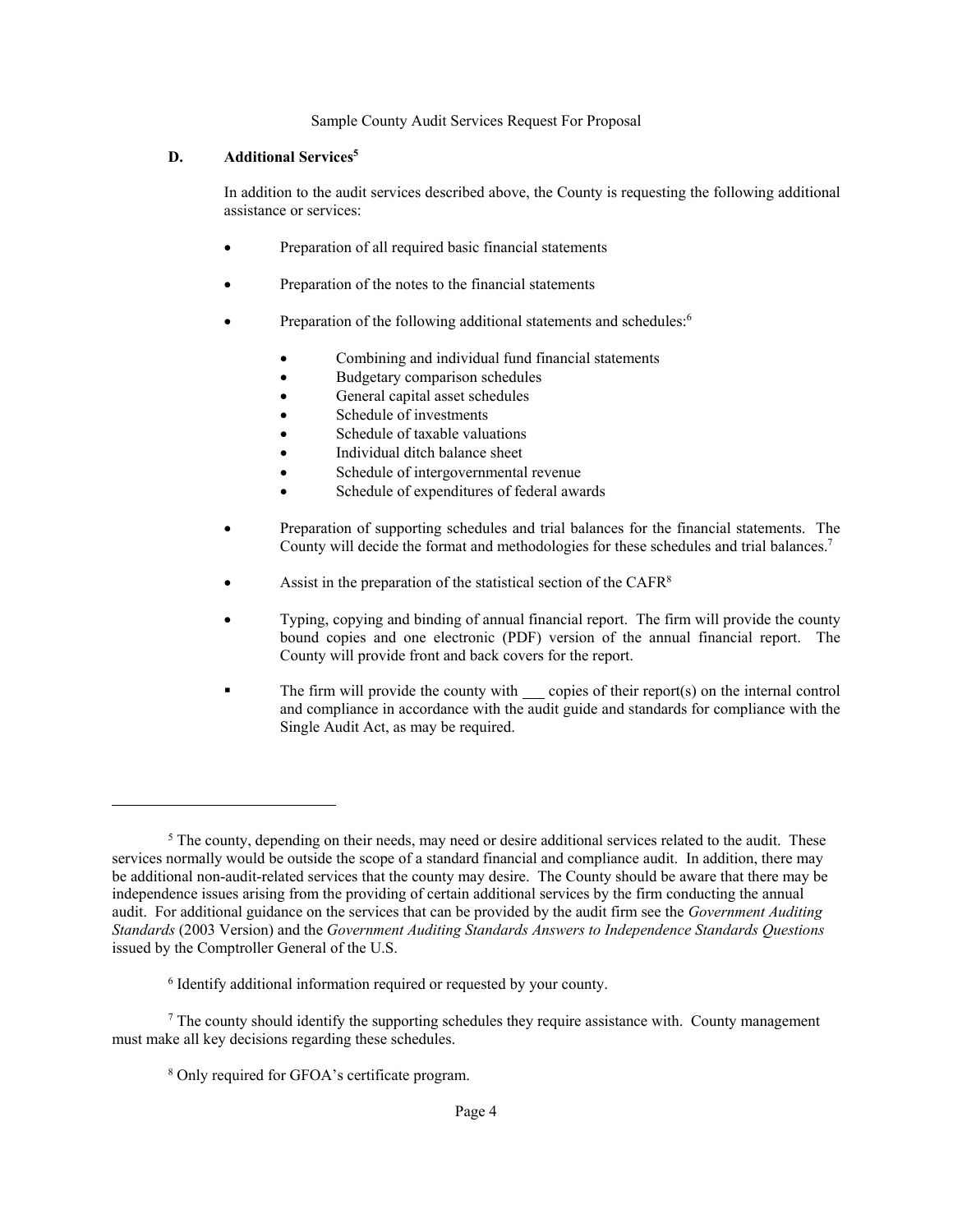- Assistance with filing the annual financial report and any applicable reports with appropriate state agencies and departments<sup>9</sup>, including three  $(3)$  copies to be filed with the Office of the State Auditor.
- A letter to management containing appropriate suggestions for improvement of accounting procedures and internal controls for the County's consideration. This letter should contain comments and recommendations for controlling any internal weaknesses discovered and shall be discussed with appropriate personnel before finalizing.
- Assist with the County's response to prior year comments from the Government Finance Officers Association relating to the Certificate of Achievement for Excellence in Financial Reporting Award Program.
- Assist with the preparation and submission of the reporting package, required by the Single Audit Act Amendments of 1996, to the Federal Single Audit Clearing House. This package includes the annual financial report, the supplementary schedule of expenditures of federal awards, the required auditor's reports, including any current findings and questioned costs, a summary schedule of prior audit findings, and a corrective action plan.

# **E. Special Considerations**

-

- 1. The submitting firms should be aware that, pursuant to Minnesota law, the state auditor may require additional information from the private certified public accountant as the state auditor deems in the public interest. The state auditor may accept the audit or make additional examinations as the state auditor deems to be in the public interest.<sup>10</sup> The firm must submit all required reports to the state auditor's office. In addition, the firm must make available all work papers and information required by the state auditor.
- 2. The County will send its comprehensive annual financial report to the Government Finance Officers Association (GFOA) for review in their Certificate of Achievement for Excellence in Financial Reporting program.<sup>11</sup> It is anticipated that the auditor will be required to provide assistance to the County to continue to meet the requirements of this program.

<sup>&</sup>lt;sup>9</sup> This is primarily to meet requirements as subrecipients of federal funds. However, there may additional requirements for the filing financial statements. The County should decide whether they want the firm to provide this assistance in determining filing requirements.

<sup>&</sup>lt;sup>10</sup> By law the county shall pay the cost of any additional examination by the state auditor. The county should consult with the county attorney whether to include provisions about any impact on the fees paid to the CPA firm if its audit is deemed incomplete or inadequate.

<sup>&</sup>lt;sup>11</sup> This item is applicable only to a small number of counties participating in the GFOA's certificate program.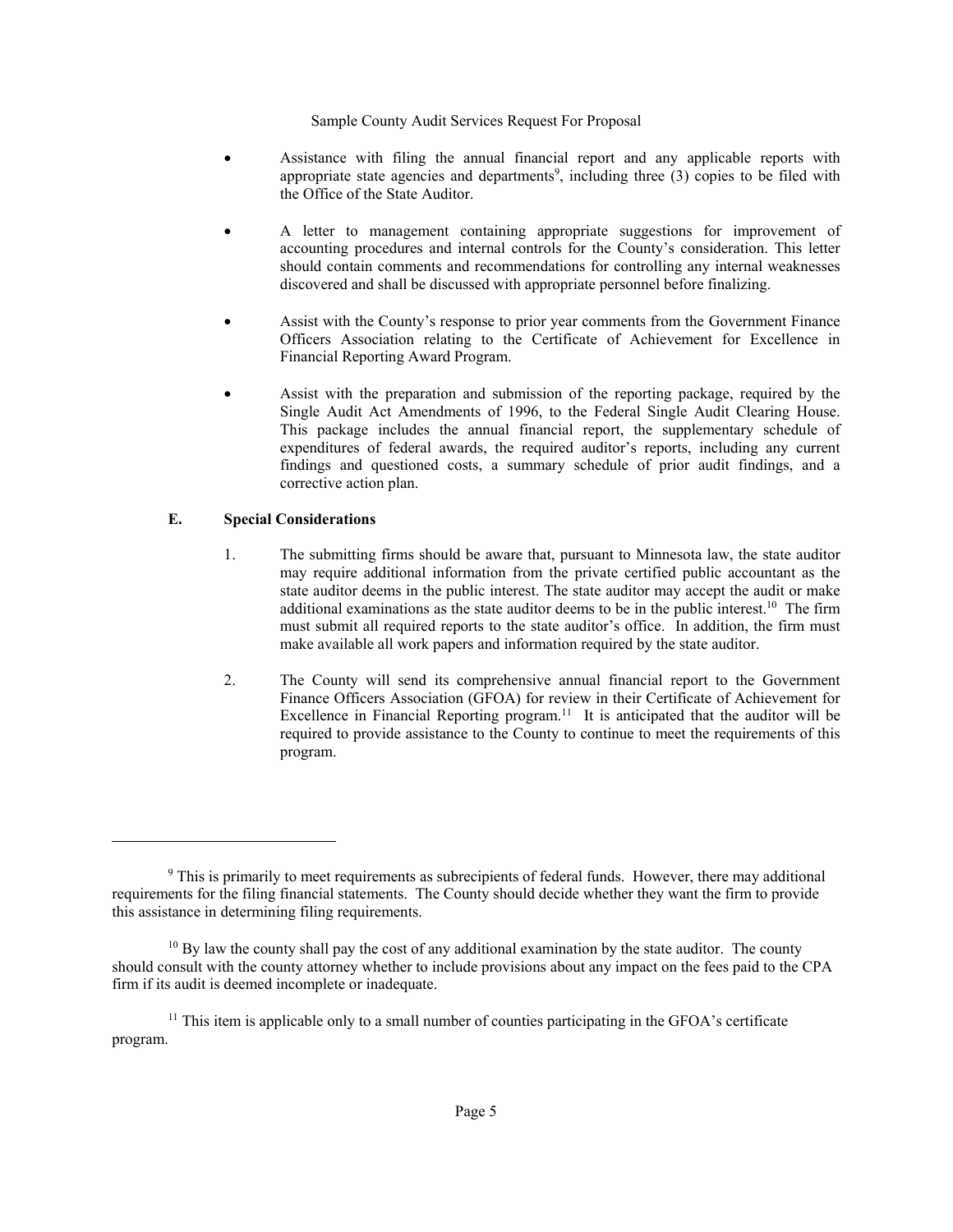#### **F. Working Paper Retention and Access to Working Papers**

All working papers and reports must be retained, at the auditor's expense, for a minimum of six (6) years after the report is issued, unless the firm is notified in writing by the County of the need to extend the retention period. The auditor will be required to make working papers available, upon request, to the County.

Pursuant to Minnesota law, the state auditor may require additional information, including all audit engagement work papers, from the private certified public accountant as the state auditor deems in the public interest. The state auditor may accept the audit or make additional examinations as the state auditor deems to be in the public interest. Your work papers must be available to the Office of the State Auditor for review.

In addition, the firm shall respond to the reasonable inquiries of successor auditors and allow successor auditors to review working papers relating to matters of continuing accounting significance.

## **III. DESCRIPTION OF THE GOVERNMENT**

#### **A. Name and Telephone Number of Contact Person**

The audit firm's principal contact with the County will be  $(name)$ , (title), at \_\_\_\_\_\_\_\_\_\_\_\_(telephone number) who will coordinate the assistance to be provided by the County to the auditor.

#### **B. Background Information**

The County was established in \_\_\_\_\_\_ and has the powers, duties, and privileges granted counties by state law, codified in Minn. Stat. ch. 373. The County serves an area of square miles, with a population of \_\_\_\_\_\_\_\_\_\_. The County's fiscal year begins on January 1 and ends on December 31. The County is governed by a \_\_\_\_\_ member board of county commissioners representing separate districts within the county. In addition, the offices of county attorney, sheriff, auditor, treasurer, recorder, and coroner are elected on a county-wide basis $^{12}$ .

The County offers a full range of services appropriate, in courts, property tax administration, law enforcement and corrections, public works, human services, parks, landfill and other solid waste management, library, community health, nursing home, county extension, economic development, and general administration<sup>13</sup>. The County employs approximately  $\quad$  full-time and  $\quad$  part-time employees.

 $\overline{a}$ 

<sup>&</sup>lt;sup>12</sup> Adjust based on the offices that are elected for your individual county.

<sup>&</sup>lt;sup>13</sup> Identify key services provided by your county.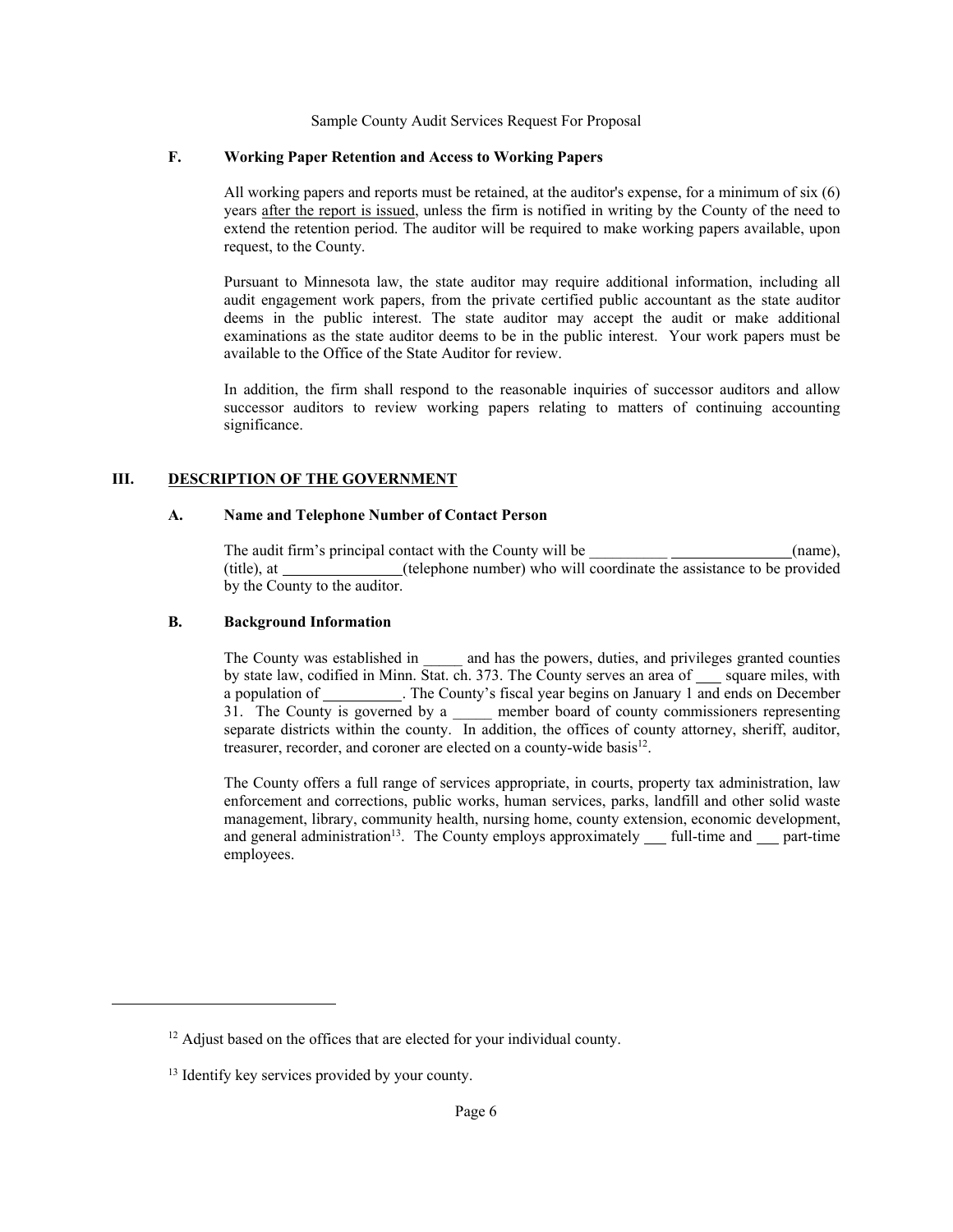The County is organized into  $\qquad \qquad$  departments. Most of the accounting and financial reporting functions of the County are centralized. However, certain accounting and grant reporting requirements are performed by accounting staff of the Human Services and Public Works departments.<sup>14</sup> departments collect and remit fees for services provided and departments maintain separate checking accounts.

More detailed information on the government and its finances can be found in the Budget Document and previous Annual Financial Reports. Contact \_\_\_\_\_\_\_\_\_\_\_\_\_\_\_\_\_\_\_\_\_\_\_\_\_ at concerning access to these documents.

#### **A. Reporting Entity**

The reporting entity of the County is defined, for financial reporting purposes, in conformity with the Governmental Accounting Standards Board's *Codification of Governmental Accounting and Financial Reporting Standards,* Section 2100. Using these criteria, the following component units are included in the County's financial statements as either blended or discretely presented:<sup>15</sup>

#### **Component Unit** Presentation

Regional Railroad Authority Blended Housing and Redevelopment Authority Discretely presented

The firm will/will not audit the component units.<sup>16</sup>

#### **B. Fund Structure**

-

The County uses the following fund types in its financial reporting:

|                              | Number of            | Number With           |
|------------------------------|----------------------|-----------------------|
|                              | Individual Funds     | Legally Adopted       |
| <b>Fund Type</b>             | at December 31, 2015 | <b>Annual Budgets</b> |
| General fund                 |                      |                       |
| Special revenue funds        |                      |                       |
| Debt service funds           |                      |                       |
| Capital projects funds       |                      |                       |
| Permanent funds              |                      |                       |
| Enterprise funds             |                      |                       |
| Internal service funds       |                      |                       |
| Private-purpose trust funds  |                      |                       |
| Investment trust funds       |                      |                       |
| Pension (and other employee) |                      |                       |
| benefit) trust funds         |                      |                       |
| Agency funds                 |                      |                       |

<sup>14</sup> Identify any additional departments with accounting staff.

<sup>15</sup> Identify all component units and whether they are presented within the financial statements as blended or discretely presented. A couple possible examples are provided.

 $16$  If firm will audit component unit(s) this RFP could include the audit services for any component units, including any separately issued financial statements or a separate RFP for the component unit could be issued.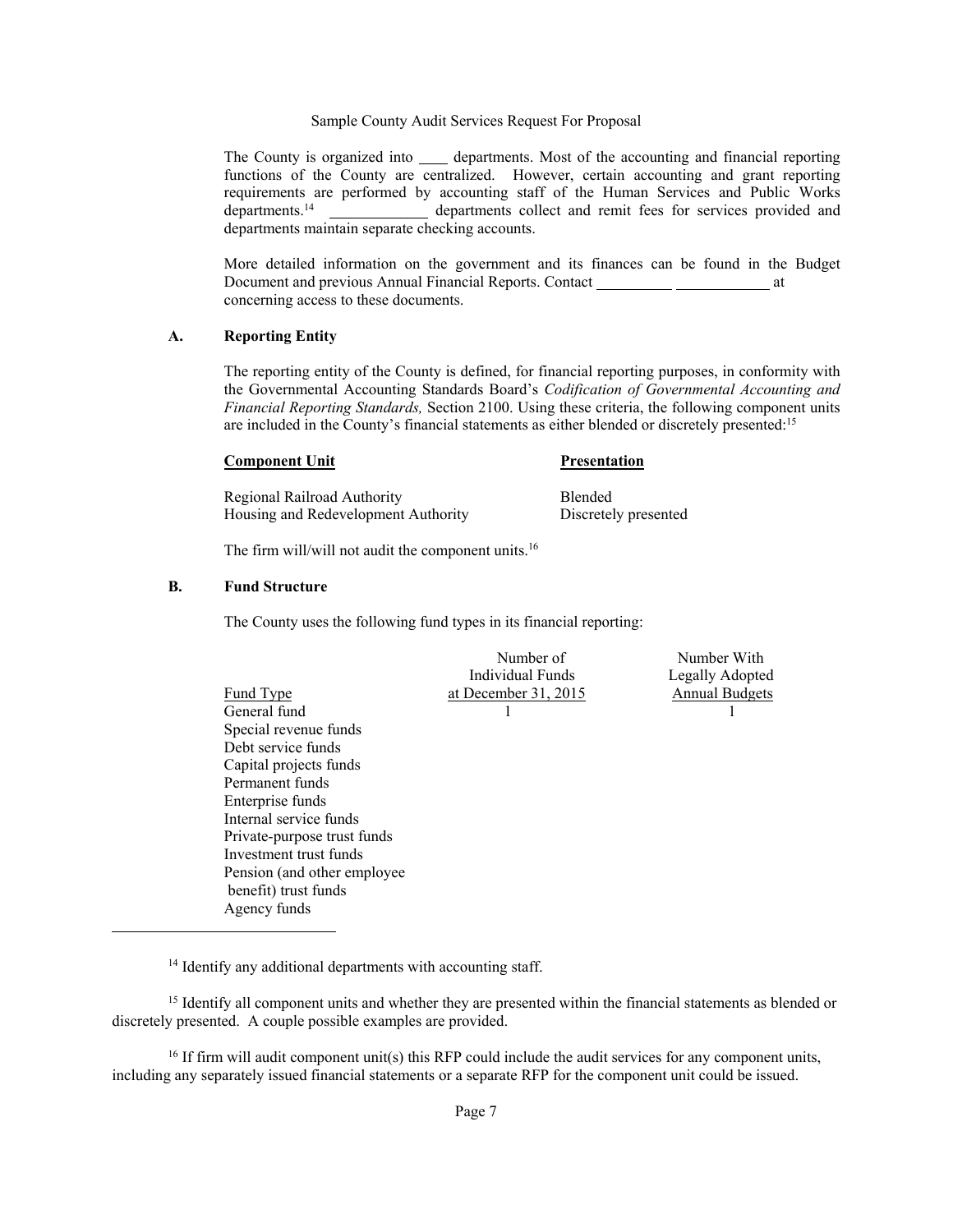## **D. Budgetary Basis of Accounting**

The County prepares its budgets on a basis consistent with generally accepted accounting principles. The legal level of control is at the department level.

 The county includes the budgetary comparison presentations for the general and major special revenue funds as required supplementary information/part of the basic financial statements<sup>17</sup>.

# **E. Federal Financial Assistance**

 $\overline{a}$ 

The County has identified the following grants and federal revenues expended by the County during the fiscal years to be audited:<sup>18</sup>

| Federal Department/Agency                              | 2015      |
|--------------------------------------------------------|-----------|
| State or local administering agency                    | Estimated |
| Federal Grant/Program                                  | Amount    |
|                                                        |           |
| Department of Agriculture                              |           |
| Minnesota Department of Health                         |           |
| Special Supplemental Food Program                      | \$        |
| Minnesota Department of Human Services                 |           |
| Food Stamp Employment and Training                     | \$        |
| Department of Housing and Urban Development            |           |
| Minnesota Department of Trade and Economic Development |           |
| <b>Community Development Block Grant</b>               | \$        |
| Department of Justice                                  |           |
| Direct aid                                             |           |
| Community Policing Act                                 | \$        |
| Department of Public Safety                            |           |
| Victims of Crime Act                                   | \$        |
| Department of Transportation                           |           |
| Minnesota Department of Transportation                 |           |
| Highway Planning and Construction                      | \$        |
| Federal Emergency Management Agency                    |           |
| Minnesota Department of Public Safety                  |           |
| Disaster Assistance - Public Assistance                | \$        |
| <b>Hazard Mitigation</b>                               | \$        |
| Emergency Management Performance Grant\$               |           |
| Department of Health and Human Services                |           |
| Minnesota Department of Education                      |           |
| Child Care Development                                 | \$        |
| Minnesota Department of Human Services                 |           |
| Temporary Assistance for Needy Families                |           |
| Foster Care Title IV-E                                 | \$<br>\$  |
| <b>Family Preservation</b>                             |           |

<sup>&</sup>lt;sup>17</sup> The county has the option of reporting these presentations as RSI or within the scope of the auditor's report on the basic financial statements.

<sup>&</sup>lt;sup>18</sup>The examples provided are some typical federal programs for counties. The RFP should be modified for the individual federal programs administered by your county.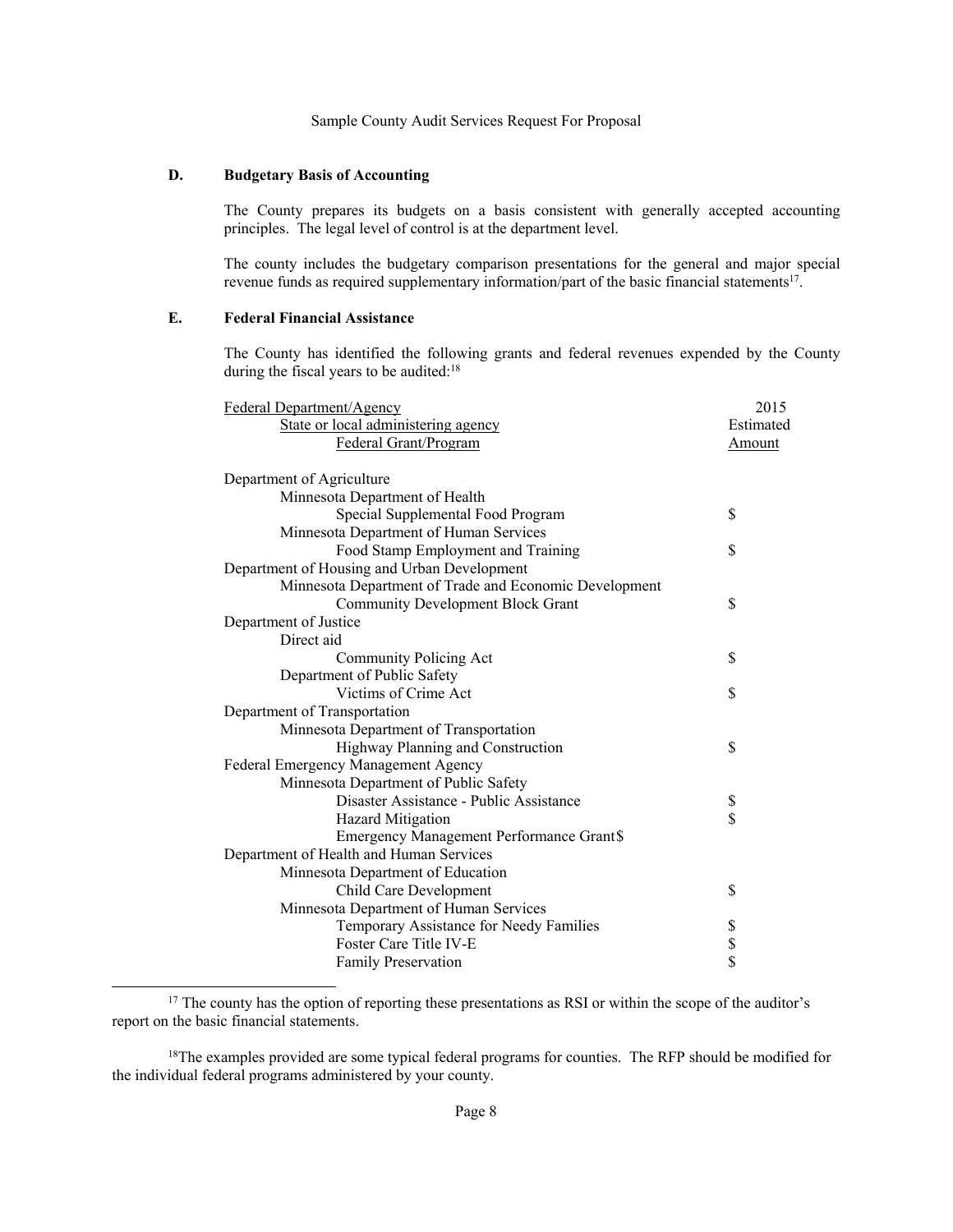| Social Services Block Grant-Title XX             | S.            |
|--------------------------------------------------|---------------|
| Support for Emancipation and Living Functionally | <sup>\$</sup> |
| Minnesota Department of Health                   |               |
| Disease Control and Prevention Grant             | <sup>S</sup>  |
| Coordinated Care and Planning Grant              | \$            |
| Prevention/Treatment of Substance Abuse Grant    | <sup>\$</sup> |
| Maternal Child Health Services Grant             | \$            |

## **F. Pension Plans**<sup>19</sup>

The County participates in the following pension plans administered by the Public Employees Retirement Association of Minnesota (PERA):

 Public Employees Retirement Fund Public Employees Police and Fire Fund Local Government Correctional Service Retirement Fund

All of these funds are multiple-employer cost-sharing defined benefit plans. Elected officials of the County also participate in PERA's Public Employees Defined Contribution Plan. . Significant amounts relating to the County's net pension liabilities, pension-related deferred outflows and inflows of resources, and pension expense will be provided by PERA.

## **G. Joint Ventures<sup>20</sup>**

 $\overline{a}$ 

The County participates in the following joint ventures with other governments:

| NAME OF              | NAME OF OTHER                        | TYPE OF |
|----------------------|--------------------------------------|---------|
| <b>JOINT VENTURE</b> | MEMBER GOVERNMENTS SERVICES PROVIDED |         |

# **H. Magnitude of Finance Operations<sup>21</sup>**

The County Auditor's Office/Finance Department provides the budgetary, accounting, information systems, purchasing, collections, accounts receivable, and accounts payable functions. The Department has a staff of full-time and part-time employees.

 $21$  Adjust this section based on which department(s) handles the different accounting functions for your county.

<sup>&</sup>lt;sup>19</sup> Adjust for applicable pension funds for your county.

 $20$  Most counties participate in a number of joint ventures or jointly governed organizations. The importance to the audit is that there are some note disclosure requirements in the county's financial statements for these entities.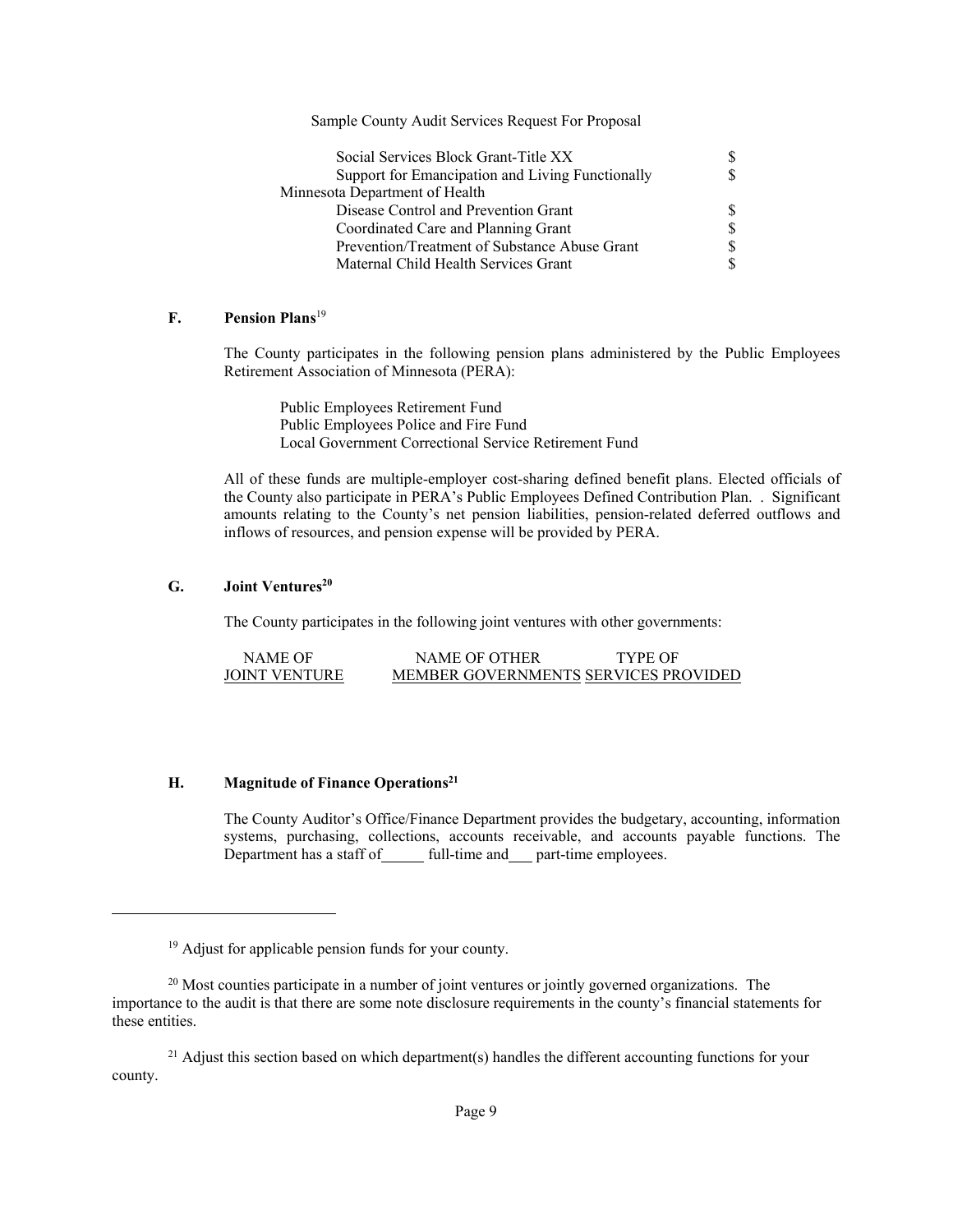## **I. Computer Systems**<sup>22</sup>

The day-to-day transactions of the County are conducted with the aid of a computerized governmental accounting system. The computer hardware is an IBM AS/400 and the financial accounting software, Integrated Financial System (IFS) is supported by of . The County also uses personal computers on a network.

# **J. Availability of Prior Audit Reports and Working Papers**

Interested proposers who wish to review prior years' audit reports and management letters should contact at . The County will use its best efforts to make prior audit reports and supporting working papers available to proposers to aid their response to this request for proposals. The County and proposers recognize and agree that all actions related to government information must comply with the Minnesota Government Data Practices Act, Minn. Stat. ch. 13.

## **IV. TIME REQUIREMENTS**

 $\overline{a}$ 

The auditors must be able to meet the following essential dates for the fiscal year audit:

Preliminary work completed by \_\_\_\_\_\_\_\_\_\_\_\_\_\_\_\_. Fieldwork completed by Draft reports completed by Final printed and bound reports by September 25.<sup>23</sup>

## **V. ASSISTANCE TO BE PROVIDED TO THE AUDITOR AND REPORT PREPARATION**

## **A. Finance Department and Clerical Assistance**<sup>24</sup>

The finance department/county auditor's office staff and responsible management personnel will be available during the audit to assist the firm by providing information, documentation and explanations. The preparation of confirmations will be the responsibility of the County as directed by the auditor.

In an effort to contain audit costs, the County has historically prepared as many audit worksheets and schedules as is practical to reduce the clerical work to be performed by the independent auditor. It wishes to continue this practice.

<sup>&</sup>lt;sup>22</sup> Purpose is to identify key automated accounting systems for the county. Adjust based on your specific county systems.

<sup>&</sup>lt;sup>23</sup> If the County is subject to the Single Audit Act it must issue its financial statements and related auditor's reports within nine months after their year-end. The date used was chosen to meet that deadline, but the County can adjust this date forward to meet their needs or other deadlines.

<sup>&</sup>lt;sup>24</sup>Adjust this section based on the level of assistance the county intends to provide.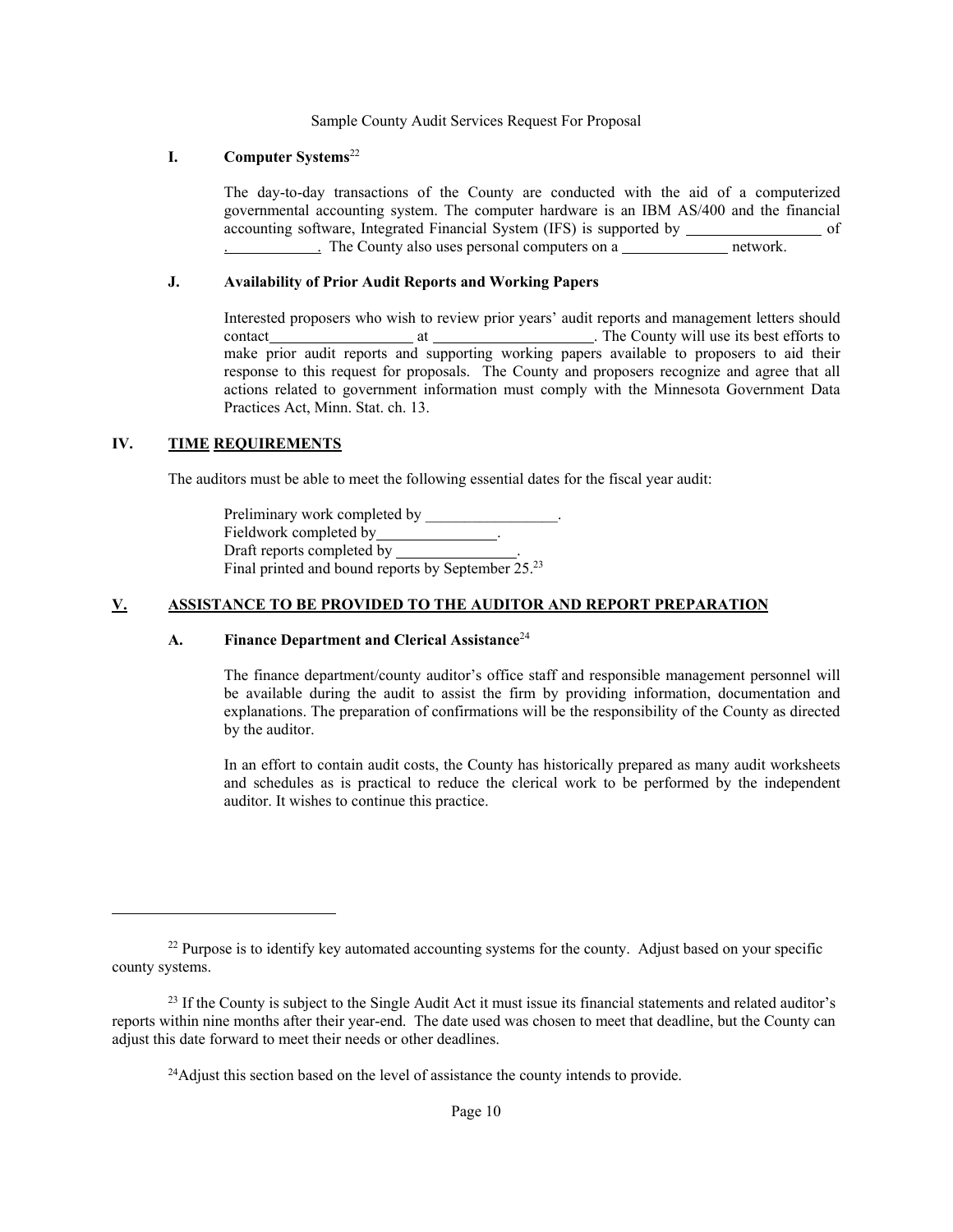#### **B. Report Preparation<sup>25</sup>**

Report preparation, editing and printing shall be the responsibility of the auditor. Covers and dividers will be prepared by the County.

### **VI. PROPOSAL REQUIREMENTS**

#### **A. General Requirements**

#### **1. Inquiries**

Inquiries concerning the request for proposals and the subject of the request for proposals must be made to:<sup>26</sup>

#### 2. **Submission of Proposals**

The following material is required to be received by  $\frac{1}{2}$  2015<sup>27</sup> for a proposing firm to be considered:

- a. A master copy (so marked) of the Proposal and 2 copies<sup>28</sup> to include the following:
	- i. Title Page

Title page showing the request for proposals subject; the firm's name; the name, address and telephone number of the contact person; and the date of the proposal.

- ii. Table of Contents
- iii. Transmittal Letter

A signed letter of transmittal briefly stating the proposer\*s understanding of the work to be done, the commitment to perform the work within the time period, a statement why the firm believes itself to be best qualified to perform the engagement and a statement that the proposal is a firm and irrevocable offer for 90 days.

iv. Detailed Proposal

The detailed proposal should follow the order set forth in Section VI B of this request for proposals.

-

<sup>&</sup>lt;sup>25</sup>This should be adjusted if the county is able to produce its own annual financial report or if firm will prepare under its cover.

<sup>26</sup> Identify specific contact information.

<sup>&</sup>lt;sup>27</sup> Deadline for submitting proposal.

<sup>28</sup> Or enough copies for each selection committee member.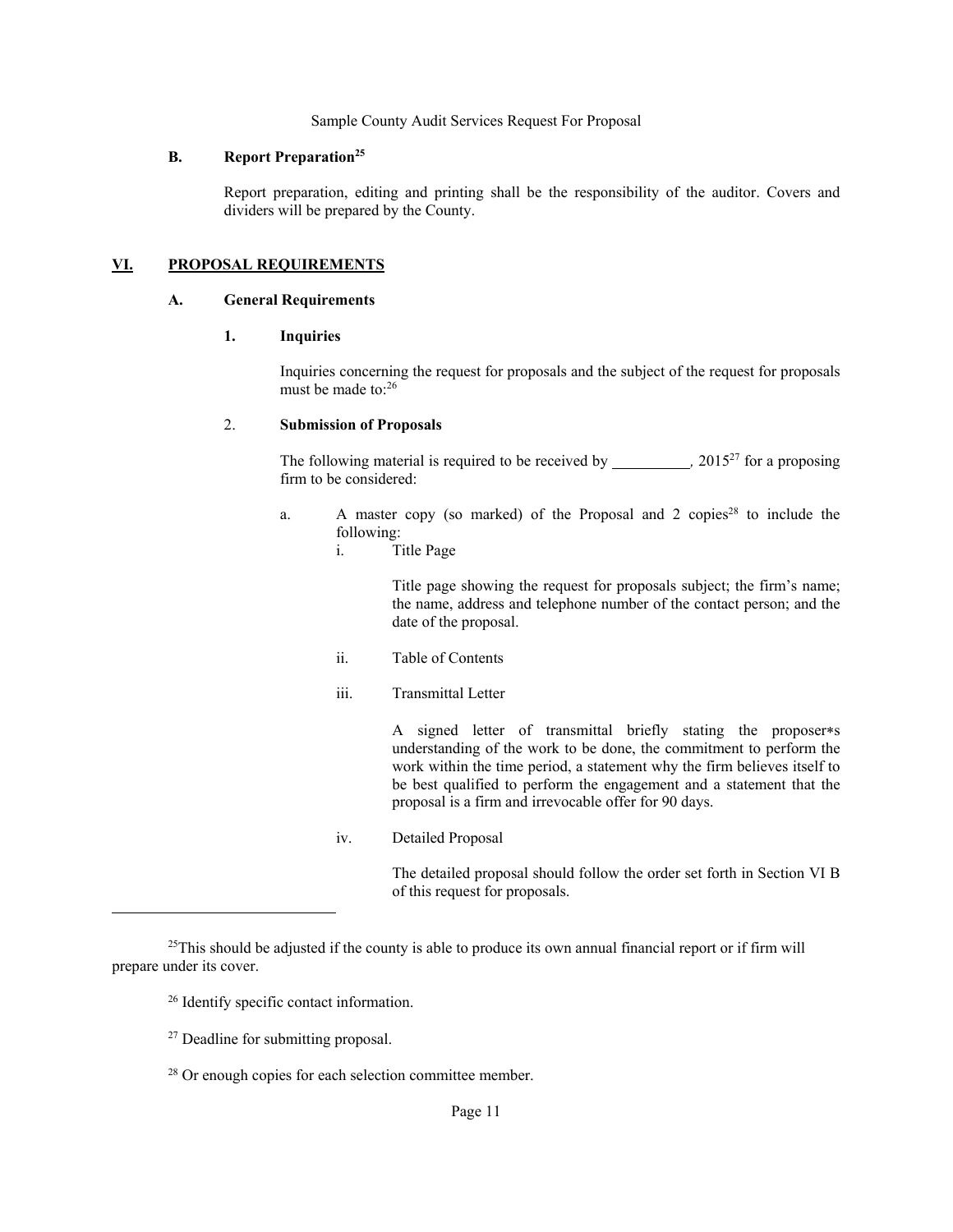b. Proposers should send the completed proposals to the following address:



## **B. Audit Proposal**

## **1. General Requirements**

The purpose of the proposal is to demonstrate the qualifications, competence and capacity of the firms seeking to undertake an independent audit of the County in conformity with the requirements of this request for proposals. As such, the substance of proposals will carry more weight than their form or manner of presentation. The proposal should demonstrate the qualifications of the firm and of the particular staff to be assigned to this engagement. It should also specify an audit approach that will meet the request for proposals requirements.

# **2. Independence**

The firm should provide an affirmative statement that it is independent of the County as defined by the generally accepted auditing standards/the U.S. General Accounting Offices *Government Auditing Standards.* 

## **3. License to Practice in Minnesota**

An affirmative statement should be included that the firm and all assigned key professional staff are properly licensed to practice in Minnesota.

## **4. Firm Qualifications and Experience**

The proposal should state the size of the firm, the size of the firm's governmental audit staff, the location of the office from which the work on this engagement is to be performed and the number and nature of the professional staff to be employed in this engagement on a full-time basis and on a part-time basis.

The firm is also required to submit a copy of the report on its most recent external quality control review, including any letter of comments, with a statement whether that quality control review included a review of specific government engagements.

# **5. Partner, Supervisory and Staff Qualifications and Experience**

Identify the principal supervisory and management staff, including engagement partners, managers, other supervisors and specialists, who would be assigned to the engagement. Indicate whether each such person is registered or licensed to practice as a certified public accountant in Minnesota. Provide information on the government auditing experience of each person, including information on relevant continuing professional education for the past three (3) years and membership in professional organizations relevant to the performance of this audit.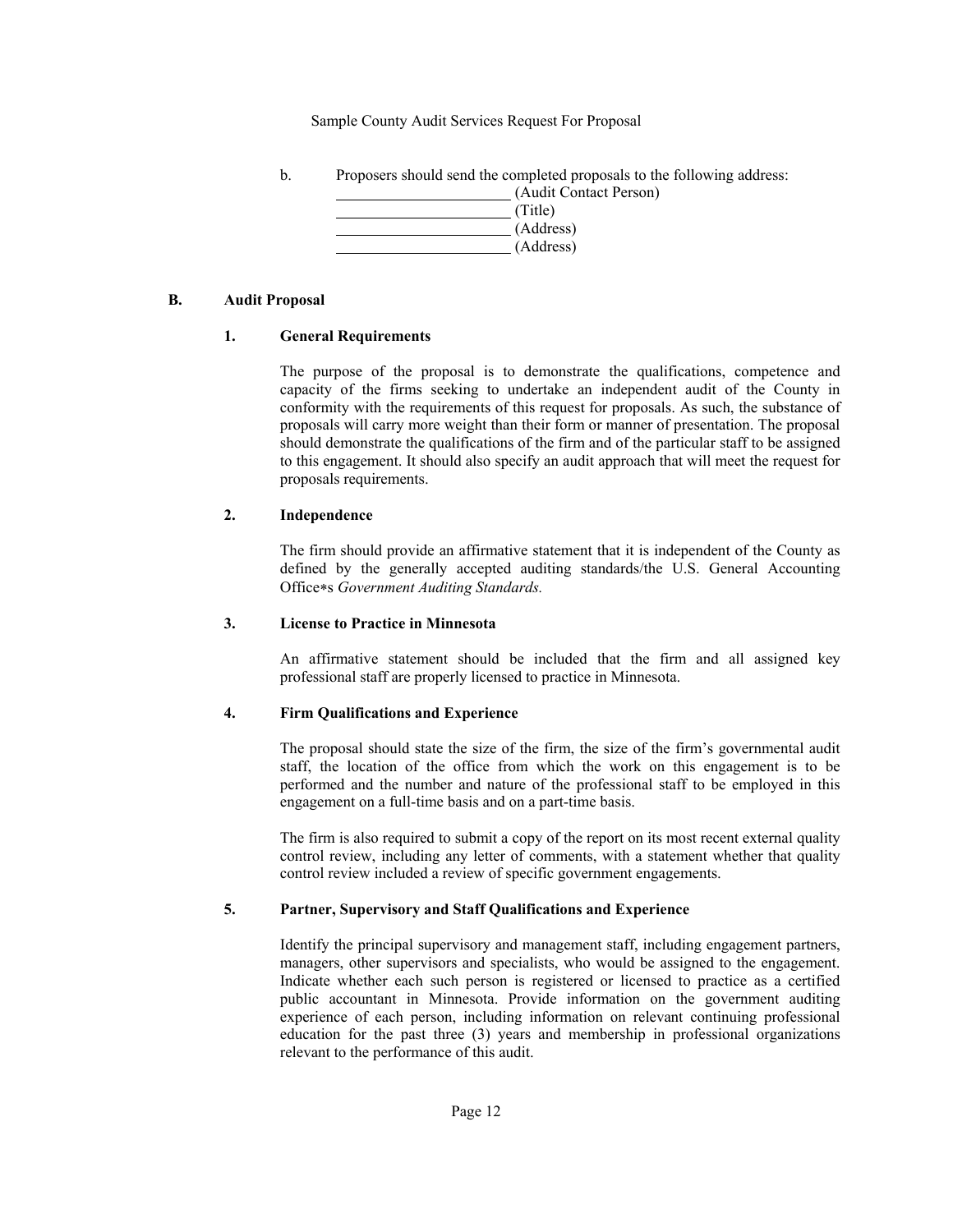Engagement partners, managers, other supervisory staff and specialists may be changed if those personnel leave the firm, are promoted or are assigned to another office. These personnel may also be changed for other reasons with the express prior written permission of the County. Other audit personnel may be changed at the discretion of the firm provided that replacements have substantially the same or better qualifications or experience.

## **6. Similar Engagements with Other Government Entities**

For the firm's office that will be assigned responsibility for the audit, list the most significant engagements performed in the last three years that are similar to the engagement, in particular counties, described in this request for proposal. Also, indicate those municipalities that achieved the Certificate of Achievement for Excellence in Financial Reporting award while your firm was engaged as their auditors.<sup>29</sup> Indicate the scope of work, date, engagement partners, total hours, and the name and telephone number of the principal client contact. Specifically identify those engagements at which the managers and other supervisors who will be assigned to this engagement have worked.

# **7. Specific Audit Approach**

1

The proposal should set forth a work plan, including an explanation of the audit methodology to be followed. Firms will be required to provide the following information on their audit approach:

- a. Proposed timing of the engagement,
- b. Level of staff and number of hours to be assigned to each proposed segment of the engagement,
- c. Sample sizes and the extent to which statistical sampling is to be used in the engagement,
- d. Extent of use of computer software in the engagement,
- e. Type and extent of analytical procedures to be used in the engagement,
- f. Approach to be taken to gain and document an understanding of the County's internal controls,
- g. Approach to be taken in determining laws and regulations that will be subject to audit test work.

## **8. Identification of Anticipated Potential Audit Problems**

The proposal should identify and describe any anticipated potential audit problems, the firm's approach to resolving these problems and any special assistance that will be requested from the County.

 $29$  This sentence could be deleted if your county is not participating in the certificate program.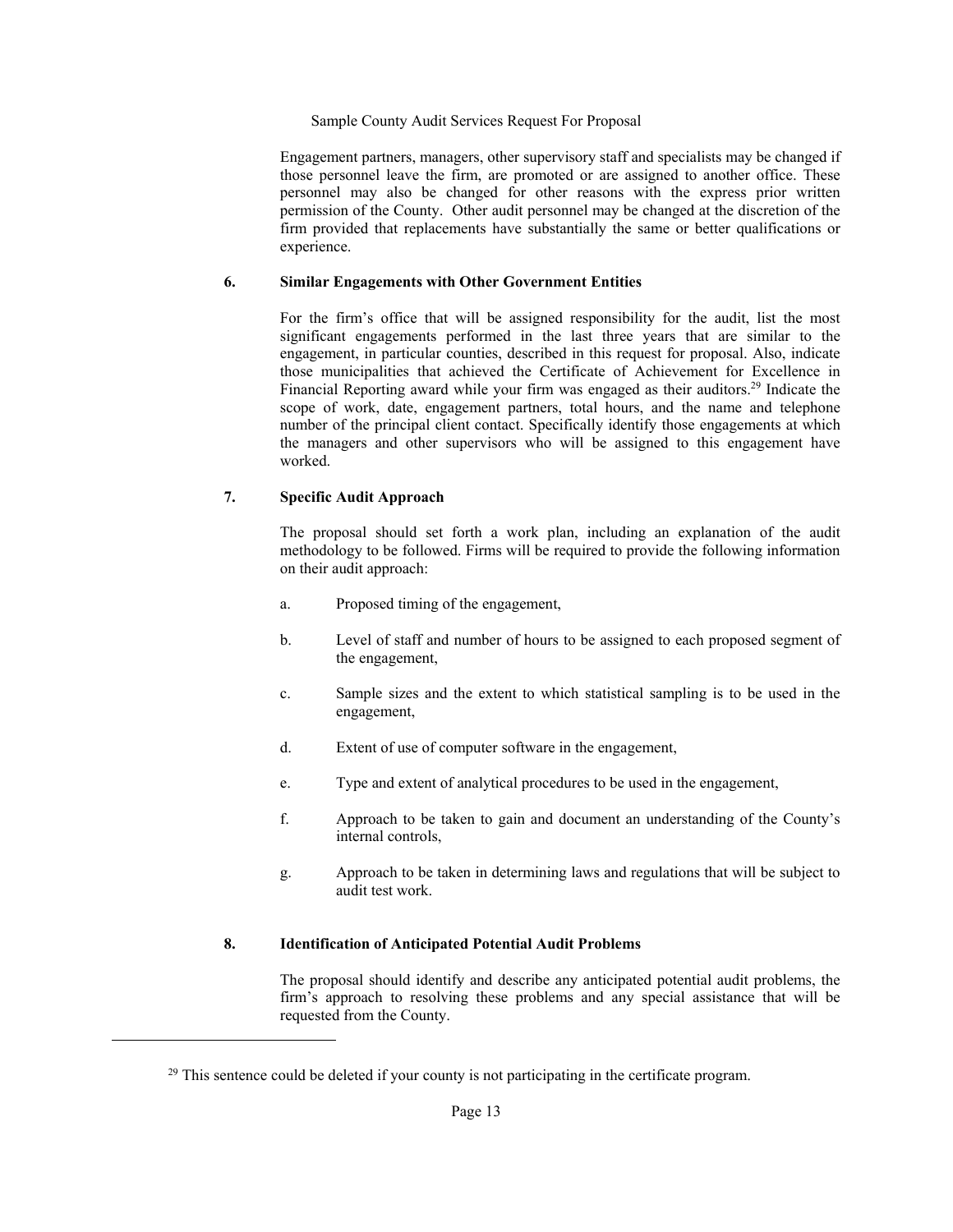# **C. Dollar Cost**

# **1. Total All-Inclusive Maximum Price**

Attachment A must be completed and signed. Attachment A's price should specify all pricing information relative to performing the audit engagement as described in this request for proposal. The total all-inclusive maximum price is to include all direct and indirect costs including all out-of-pocket expenses.

The County will not be responsible for expenses incurred in preparing and submitting the proposal. Such costs should not be included in the proposal.

## **2. Rates by Partner, Specialist, Supervisory and Staff Level Times Hours Anticipated for Each**

The cost schedule should include a schedule of professional fees and expenses broken into the above categories, if appropriate.

# **3. Manner of Payment**

Progress payments will be made on the basis of hours of work completed during the course of the engagement in accordance with the firm's proposal. Interim billings shall cover a period of not less than one calendar month.

## **VII. EVALUATION PROCEDURES**

## **A. Selection Committee**

Proposals submitted will be evaluated by a \_\_\_\_\_ member Selection Committee consisting of the , the , and the .

## **B. Evaluation Criteria**

Proposals will be evaluated using three sets of criteria. Firms meeting the mandatory criteria will have their proposals evaluated and scored for both technical qualifications and price. The following represent the principal selection criteria, which will be considered during the evaluation process.

## **1. Mandatory Elements**

- a. The audit firm is independent and licensed to practice in Minnesota.
- b. The audit firm's professional personnel have received adequate continuing professional education within the preceding three years.
- c. The firm has no conflict of interest with regard to any other work performed by the firm for the County.
- d. The firm adheres to the instructions in this request for proposal on preparing and submitting the proposal.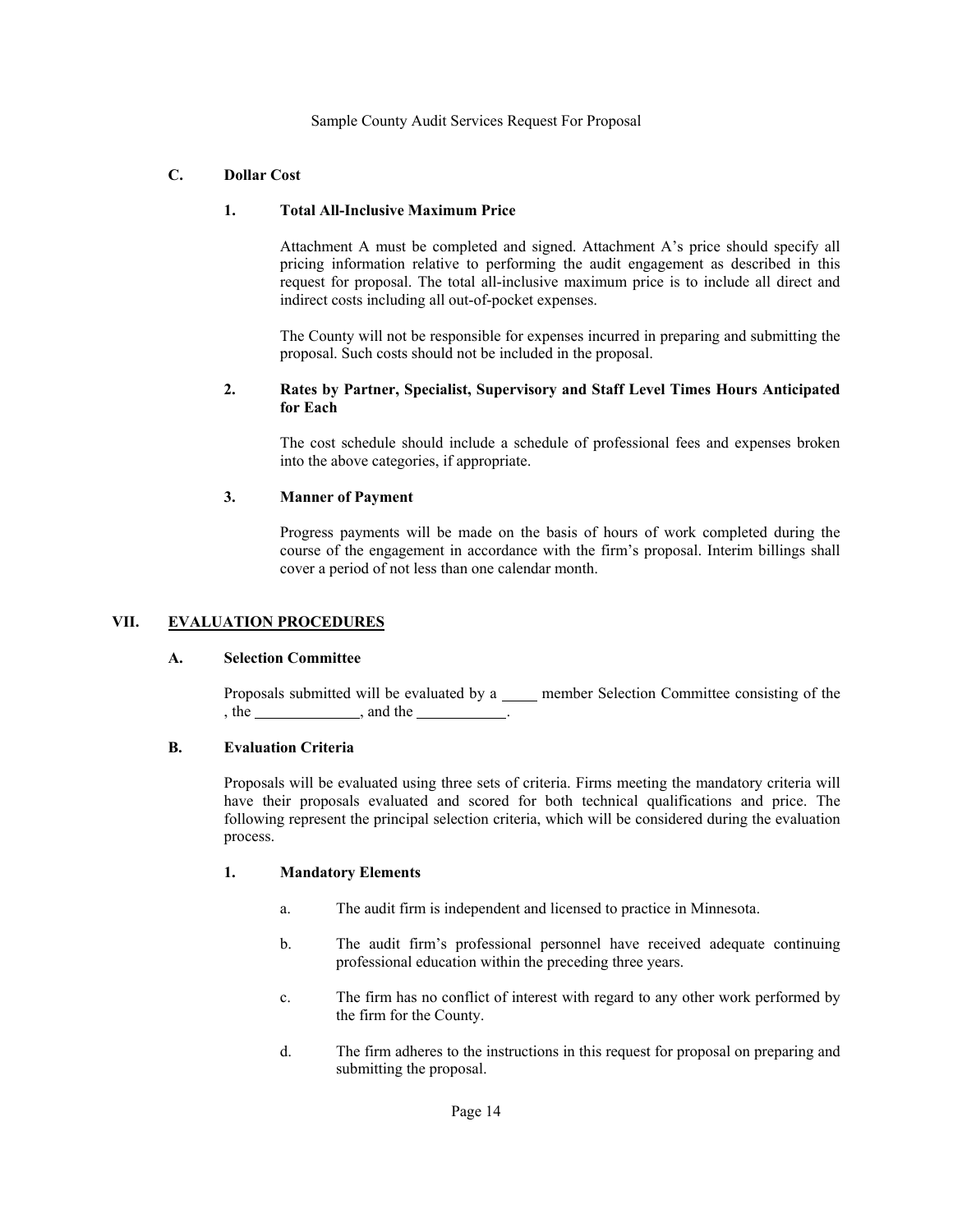e. The firm submits a copy of its last external quality control review report, including any letter of comments and the firm has a record of quality audit work.

# **2. Technical Qualifications**

- a. The firm exhibits expertise based on past experience and performance on comparable government engagements.
- b. The firm's demonstrated ability to assist its governmental clients in attaining and retaining the GFOA Certificate of Achievement in Financial Reporting.<sup>30</sup>
- c. The quality of the firm's professional personnel to be assigned to the engagement and the quality of the firm's management support personnel to be available for technical consultation

# **3. Price Consideration**

Cost will not be the primary factor in the selection of an audit firm.

# **C. Oral Presentations**

During the evaluation process, the Selection Committee may, at its discretion, request up to three firms to make oral presentations. Such presentations will provide firms with an opportunity to answer any questions the Selection Committee may have on a firm's proposal. Not all firms may be asked to make such oral presentations.

# **D. Final Selection**

The County Board will select a firm based upon the recommendation of the Selection Committee.

It is anticipated that a firm will be selected by \_\_\_\_\_\_\_\_\_, 2015. Following notification of the firm selected, it is expected a contract will be executed between both parties following the , 2015, County Board meeting.

# **E. Right to Reject Proposals**

Submission of a proposal indicates acceptance by the firm of the conditions contained in this request for proposal unless clearly and specifically noted in the proposal submitted and confirmed in the contract between the County and the firm selected.

The County reserves the right, without prejudice, to reject any or all proposals.

 $\overline{a}$ 

<sup>&</sup>lt;sup>30</sup> If applicable to this engagement.